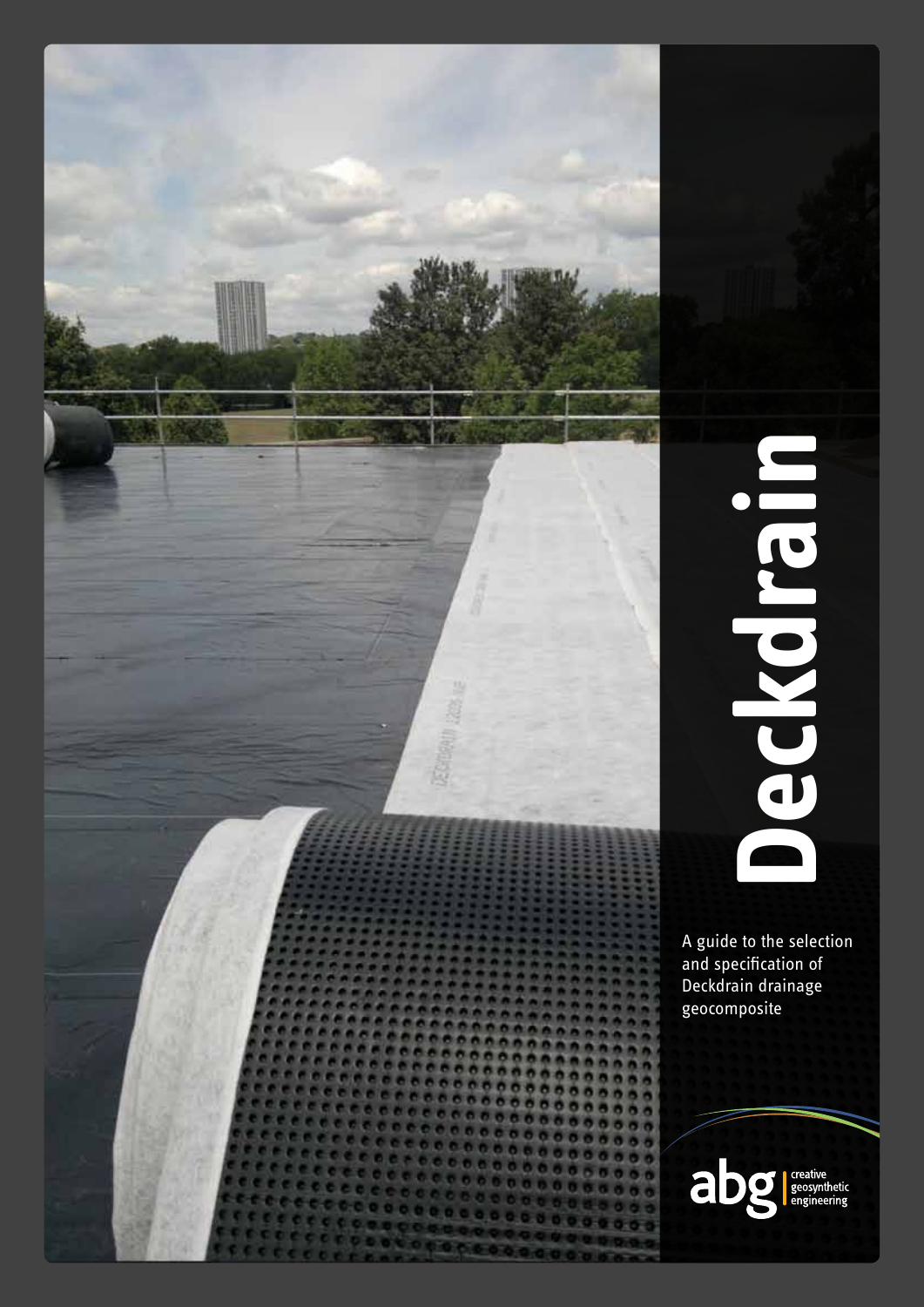# **Deckdrain**

Deckdrain is a high performance geocomposite which offers an environmentally friendly alternative to traditional structural drainage techniques that utilise aggregates

Deckdrain consists a high strength flexible polyethylene cuspated core with a non-woven geotextile bonded onto one or both sides.

The geotextile filters a wide range of materials allowing water to perculate into the core to be efficiently transported away to a discharge point. The geotextile is bonded to the core to ensure that it does not deform into the drainage passages under the load of the backfill material allowing continuity of the drainage void.

The single cuspated HDPE core forms

### **Deckdrain Applications**

A strong, robust geocomposite layer designed to:

- Relieve external water pressure from buried structures.
- Provide drainage behind retaining walls, potable water reservoir roofs and walls, tunnels, roof gardens
- Provide drainage under block paving.
- Relief of uplift pressure beneath tanks, slabs and culverts.
- Capillary break layer below base slabs.
- Deckdrain can be applied horizontally on roofs and below base slabs or vertically against walls.



a high-performance drainage layer with clear void to allow flow in all directions. The compressive strength and creep resistance properties of Deckdrain ensures that the core maintains its drainage capacity, even when subjected to compressive loads.

Deckdrain is durable and sufficiently robust to resist the mechanical stresses imposed during installation and throughout the design life.

Use of Deckdrain will eliminate the need for further protection of the waterproofing.

### **Advantages**

When compared with aggregate drainage layers Deckdrain geocomposites are much thinner yet offer superior flow characteristics. This reduces dead loads associated with aggregate drainage layers and may reduce required thickness of the roof slab construction.

The wide roll Deckdrain composites are especially suited for rapid installation on large block paving or roof drainage projects.

Deckdrain enhances structural waterproofing performance by providing an additional barrier that prevents the majority of the water reaching the liner.

The high CBR puncture resistance of Deckdrain provides protection and prolongs the life of the waterproofing.

### **Installation**

Deckdrain is easy to handle and is rapidly installed without the need for specialist plant.

Deckdrain has a built in geotextile overlap that ensures integrity of the drainage layer across the entire installation area.

### **Health safety and environment**

All components of deckdrain are inert and do not present a hazard to health.

### **Supply**

Deckdrain is Manufactured in 4mm, 6mm, 7mm, 12mm & 25mm thickness and 1.1m, 2.2m or 4.4mm wide rolls.

### **Chemical resistance**

Deckdrain has excellent resistance to petrol, oils, acid, alkalis, leachate and all common chemicals.

### **Deckdrain Advantages**

- Cost effective
- Allows us of lower specification backfill materials.
- Reduced excavation and backfill.
- Technically defined filter properties
- High impact and crush strength.
- Long life performance and high flow capacity.
- Compatible with most waterproofing systems; provides additional protection to waterproofing system.
- Easy and quick to install.

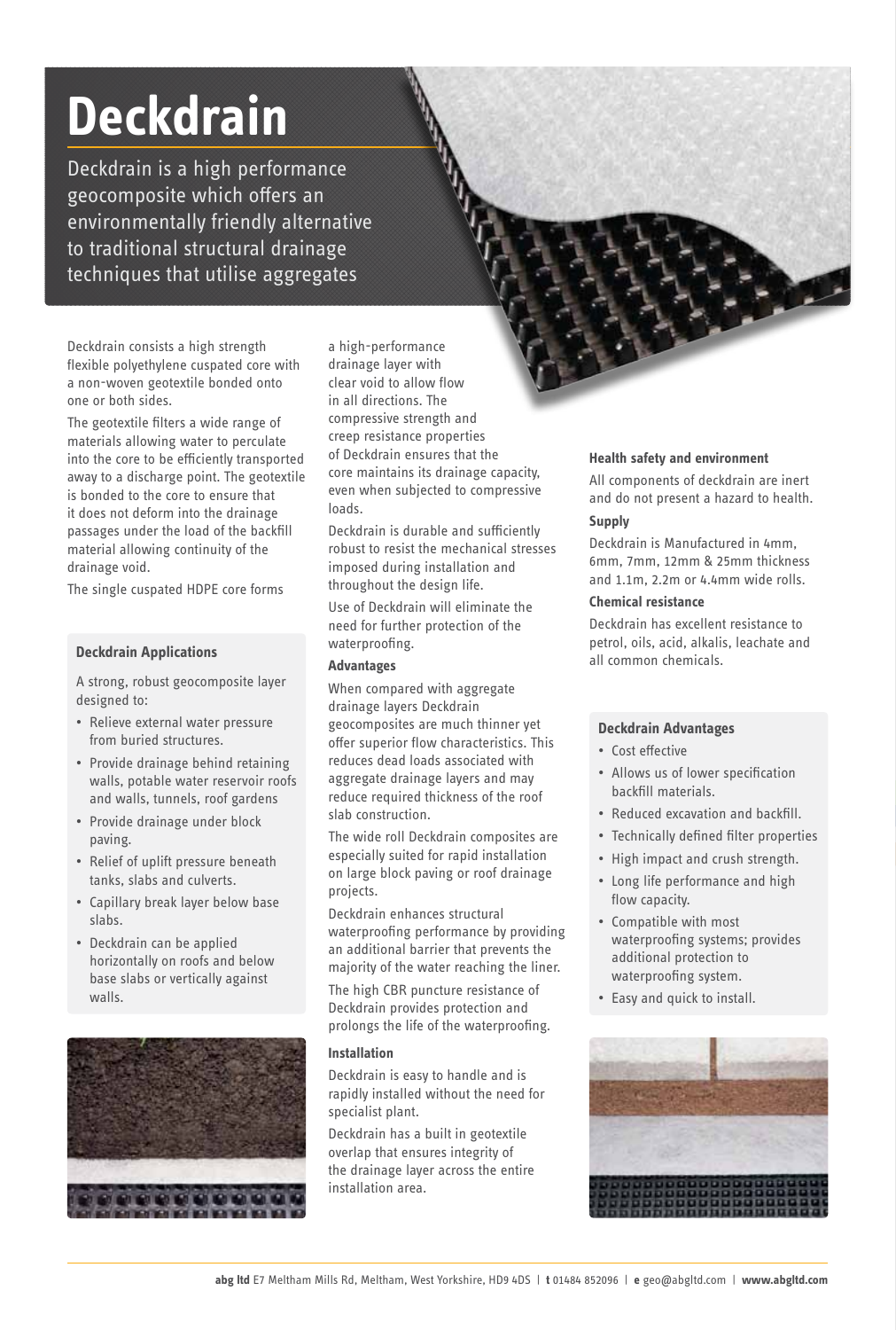# **Structural Drainage**

Deckdrain geocomposite drainage layer is ideal for structural drainage applications; it provides sub-surface drainage with higher performance and lower cost than conventional granular filters layers. It has been specially designed to be compatible with structural waterproofing and to give the optimum performance over the whole life of the structure.

Deckdrain enhances the performance of the waterproofing systems by providing an additional barrier, preventing the majority of the water reaching the waterproofing system.

Deckdrain geocomposite drainage system has a proven record in structural drainage and offers a 120 year design life.

### **Buried structures**

When installed on external faces of a buried structure Deckdrain collects and drains percolated groundwater from the backfill material. Installed with the flat face of the core against the structure and dimpled face against the backfill, Deckdrain also provides a high level of protection to the waterproofing system.



### **Retaining Structures**

Deckdrain installed behind retaining structures acts as an efficient groundwater drainage system. Deckdrain provides a high-level of protection to the structure offering drainage capacity 10 to 50 times better than filter stone.

### **Applications**

Potable water reservoirs, water/sewage treatment plants, pumping stations, basements and many other sub-surface applications. Deckdrain will resist the high loads of extremely deep basements and horizontal applications.











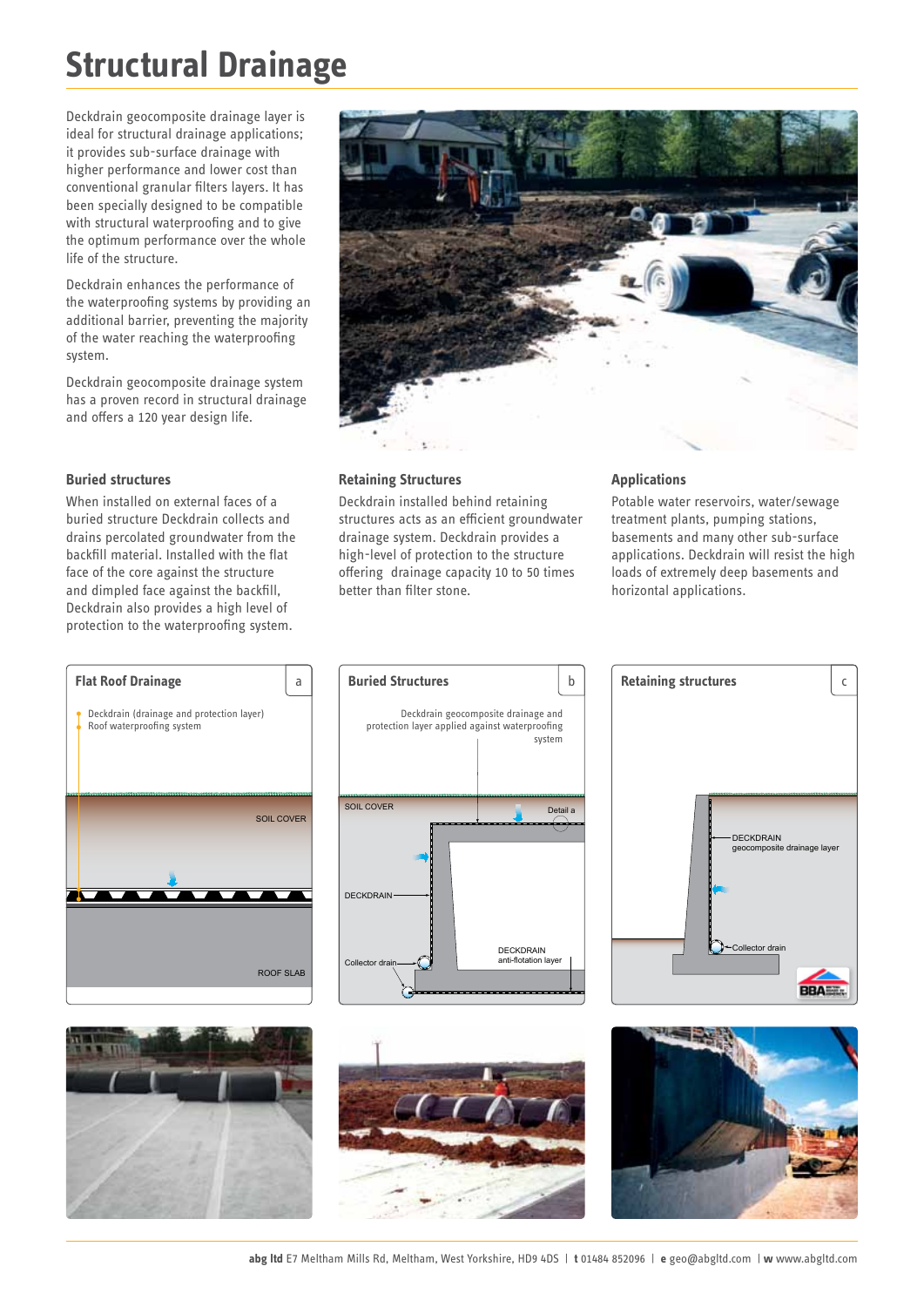# **Block paving, roof and podium deck drainage**

Deckdrain has a structure and the physical attributes to make it ideal for use in block paving drainage. Its hydraulic properties offer reliable and sustainable performance whilst the mechanical properties ensure the product endures the rigours of installation and long-term loading.

Its primary function is to collect and remove seepage water from the sand course below block paving. This helps prevent saturation of the sand, especially critical in constructions where traffic loading is expected and the foundation layer is relatively impermeable (e.g. concrete, asphalt, roof decks, etc.). In order for the sand course to provide adequate support to the blocks it must be relatively dry. If the sand becomes saturated with seepage water, the traffic load may liquifaction of the sand resulting pumping occuring through the joints. This condition is easily identified on existing sites by surface staining and open joints. In severe cases the blocks will be loose and uneven.

The solution is to lay Deckdrain below the sand to prevent the sand becoming saturated. Deckdrain also provides protection against puncture where a







The high CBR puncture resistance of Deckdrain protects the waterproofing from backfilling forces and root penetration.







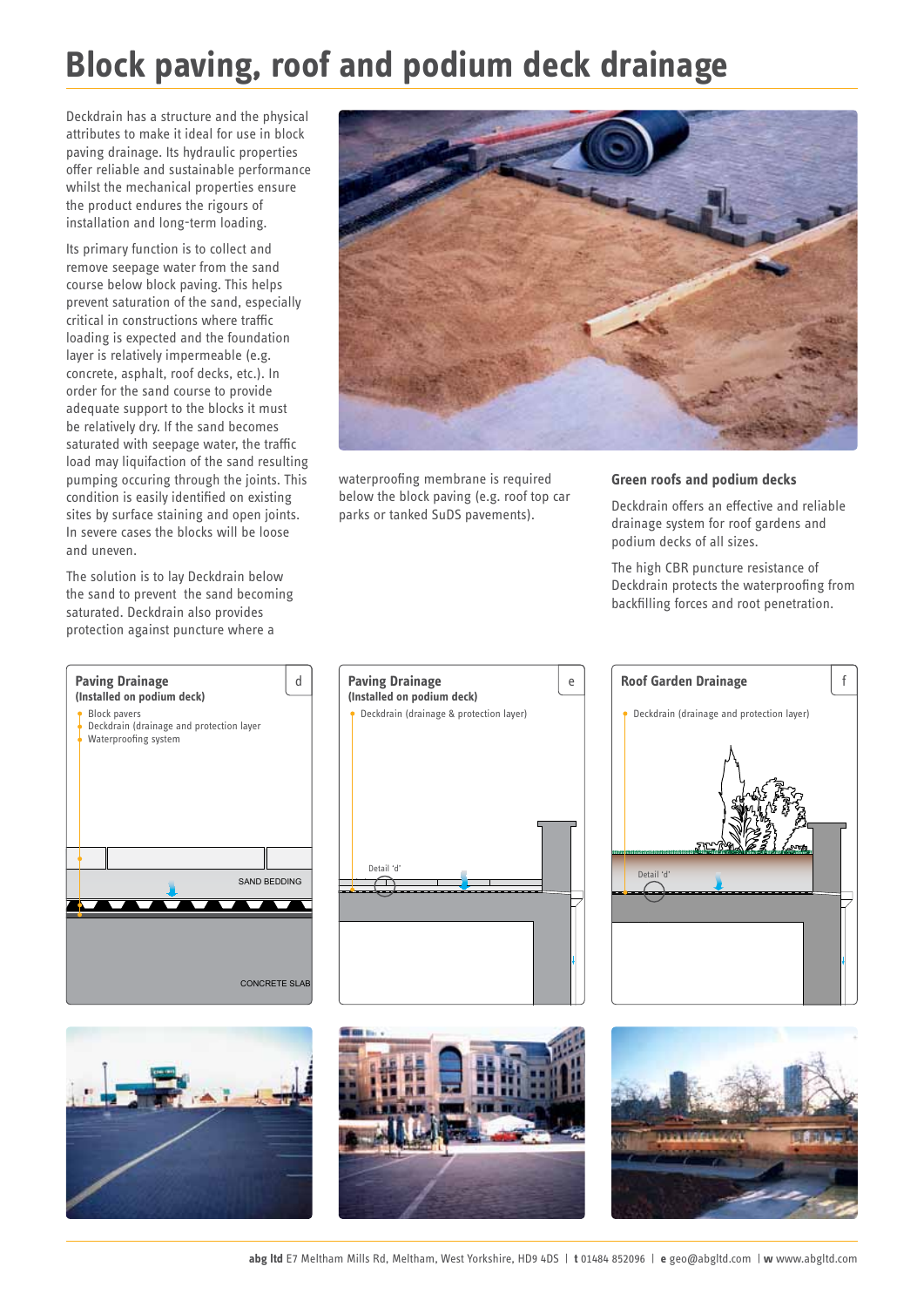# **Special applications**

Deckdrain geocomposites are widely used in structural drainage applications where its high flow capacity and puncture resistance offer excellent drainage and protection properties.

Deckdrain provides a more environmentally acceptable solution than crushed stone drainage layers. It is lighter, uses less transport and helps conserve finite natural resources. Due to its high drainage properties Deckdrain often enables low grade recycled material to be used as backfill.



### **Lost shuttering**

Deckdrain as a lost shuttering is installed with the flat face of the core towards the concrete and dimples against the existing soil. Poured concrete fills the dimples and Deckdrain becomes an integral part of the new structure. It acts as a groundwater drainage system providing a high level of protection to the new structure.

### **Tunnels**

Deckdrain is highly effective for use in the structural drainage of cut and cover tunnel constructions.

In cut and cover tunnel constructions the use of Deckdrain provide a highly effective drainage zone. against the structure whilst offering the additional benefit of acting as a durable protection layer against the

chosen waterproofing system protecting it from damage during the construction phase of the project..

Deckdrain is a direct replacement for the granular drainage backfill, traditionally used in these constructions, thereby saving material movements and handling both during the excavation and backfilling operations.



### **Associated materials**

ABG manufacture a complementary range of geosynthetic materials to help solve associated problems. When contemplating the many aspects of landfill and environmental projects the following products may enhance your overall design:

| <b>Alphaline</b> | Polyethylene and<br>polypropylene<br>geomembranes            |
|------------------|--------------------------------------------------------------|
| Claymat          | Geosynthetic clay liners                                     |
| Abtex            | Geotextiles for separation,<br>protection and filtration     |
| <b>Erosamat</b>  | Frosion control mats to<br>stabilise exposed soil areas      |
| Erosaweb         | Honeycomb web for slope<br>stabilisation and access<br>roads |
| Webwall          | Environmental soil retaining<br>walls                        |